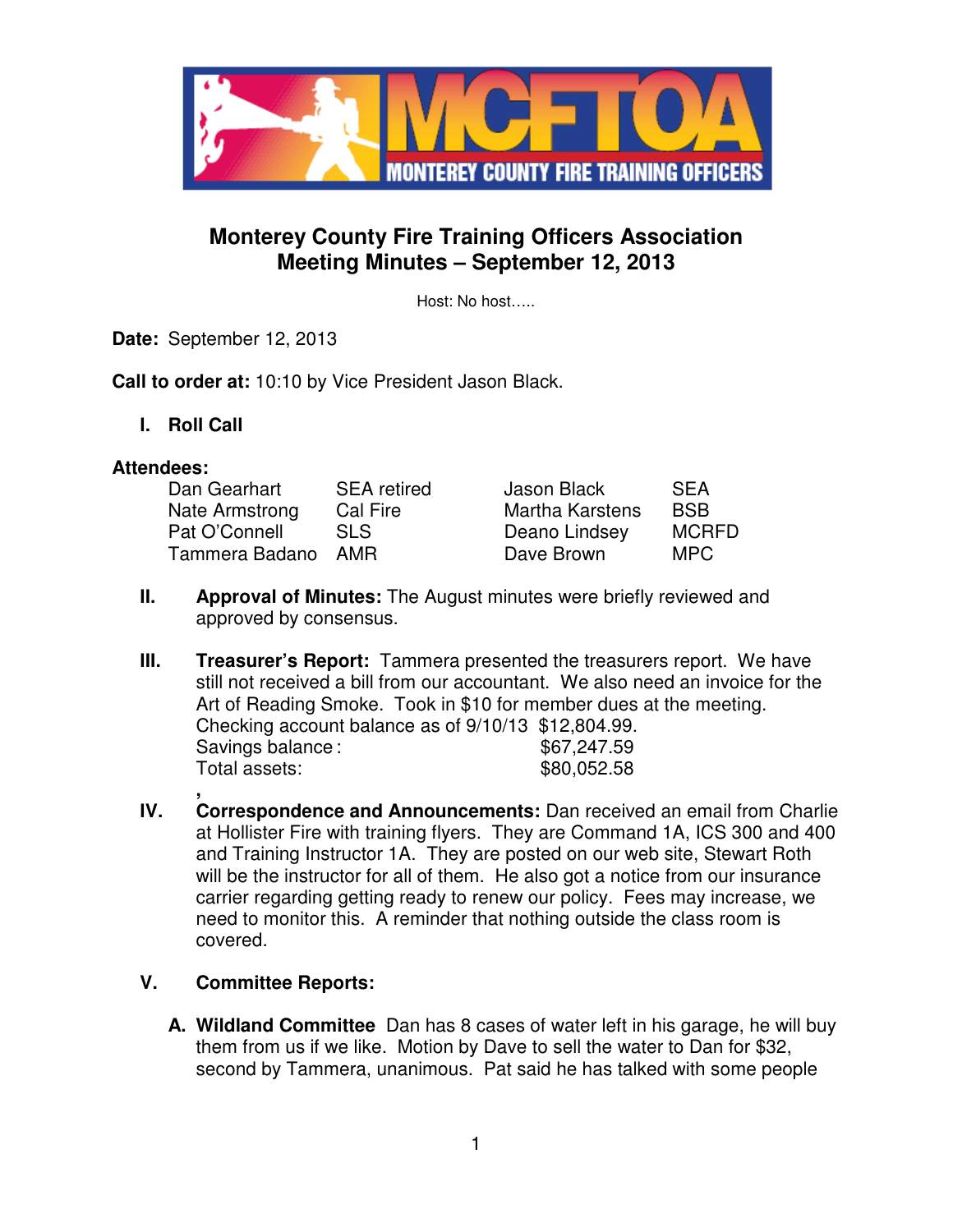

from Santa Cruz TOs and they would like to meet to talk about next year's wildland school.

- **B. Fire Library** Deano asked if we wanted to renew 24/7 for approximately \$1,500. No one has used it for a long time, agencies seem to be using other avenues. Motion by Deano to not renew 24/7, second by Tammera, unanimous.
- **C. Programs/Training Classes/Training group** Jason reported he had representatives from most departments willing to do training for the training group. He will talk to John to see if he still wants to be the training designee, he might turn it over to Dan Suarez.

Deano said he and Ron had made contact with Target Solutions/Safety to try and get them to do a County training class on system use but have not heard back. There is a lot done online. Should we have TOs sponsor the class? Deano will look into getting an Art of Reading Smoke instructor. He also spoke with Ron Babbitt and Ron Moore about a class, he will get information from both of them and we can compare them and see who we want to use. Dan was contacted by an Adam Harnage of the Woodland Fire Protection District, he is willing to teach classes for us. Dan told him to contact Ron or Jason.

- **D. Website** Dan reported it is going well, there are 150 classes listed on it. He has removed the out of county rotation list, it was out of date. Facebook is doing well, we have now have 200 "likes"! He welcomes any suggestions for FB. Dan also reported on the play at MPC, "The Guys", it was about the 9/11 disaster. It was very good and he recommended seeing it. The flyer is on our web site also, it will still be put on this week end.
- **E. Fire Academy** Dave said there are more funds available for training hours. Departments need to make sure and document their training hours and send rosters in with their hours. He is working on promoting class room use here and would like to bolster the EMS component. He is also working on making the MPC registration process easier.
- **F. Fire Chiefs Liaison Report** There was no August meeting.

### **VI. Old Business**

A. MCI drills This is for having a drill for the two "off" years that the airport does not have one. Need someone to step up and organize one. Keep on under old business.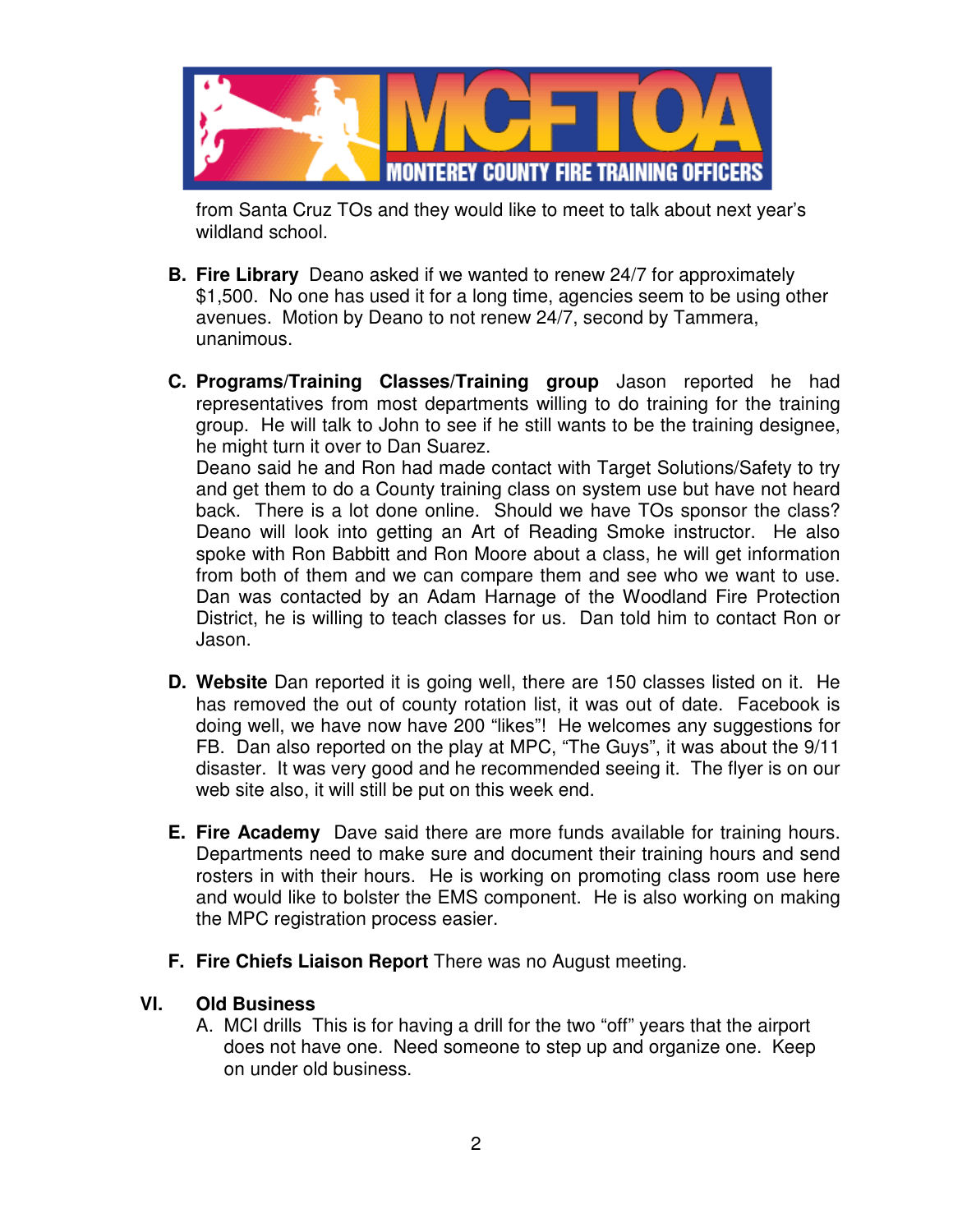

### **VII. New Business**

A. Sell old wildland trailer/purchase new one. Deano suggested that now would be a good time to sell our trailer as it is starting show some wear. We could use a little bit larger one, maybe 5 feet longer. The market is good now to purchase one. He will look into it and bring back a proposal. Deano also reported that the JPA has officially been dissolved. If anyone wants to use the tower or maze contact Deano or Miles and they give you a contact number. We expressed our appreciation to Deano and Miles for all their working keeping the equipment going for all these years.

## **VIII. Good of the Order**

Dan – Recommended everyone see the 9/11 play.

Deano – Is anyone doing any research on single layer wildland gear? Advised to talk to Cal Fire or North County. Regional is getting a new type I.

Jason – They got a grant for 4000 smoke detectors, also a grant for turnouts and wildland gear. Probably black turn outs and maybe leather helmets.

Pat – Salinas is doing the black turnouts also.

IX. **Adjournment** Motion by Dave for adjournment, second by Tammera. Meeting adjourned at 11:58.

Next Meeting October 10, 2013

MPC Public Safety Training Center 2642 Colonel Durham Street Seaside, CA. 93955

#### **Host Big Sur Fire**

Minutes prepared by Martha Karstens